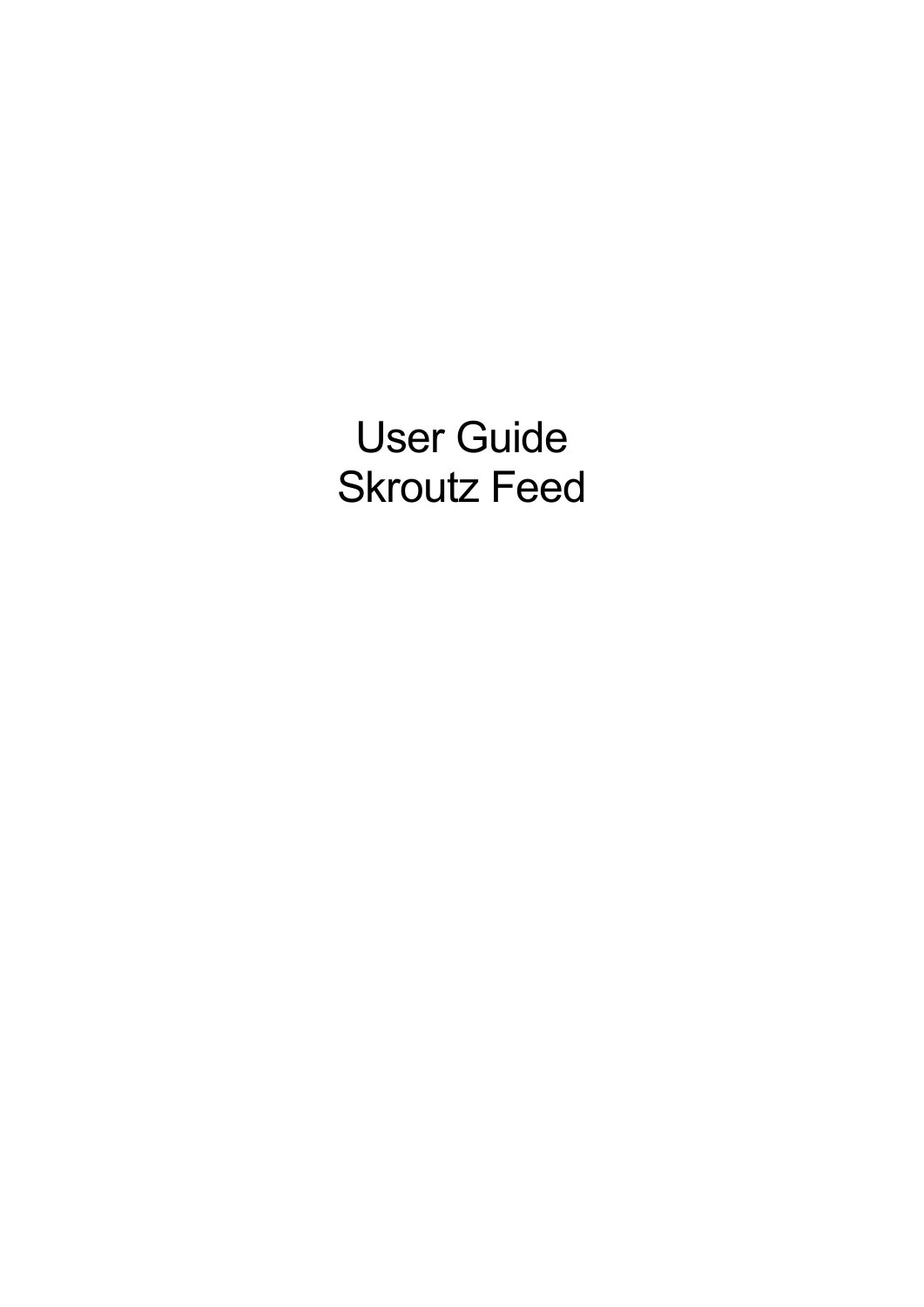# **Table of Contents**

| 2 |       |  |
|---|-------|--|
|   |       |  |
|   |       |  |
|   | 2.1.3 |  |
|   |       |  |
|   |       |  |
|   |       |  |
|   |       |  |
|   |       |  |
|   |       |  |
|   |       |  |
| 3 |       |  |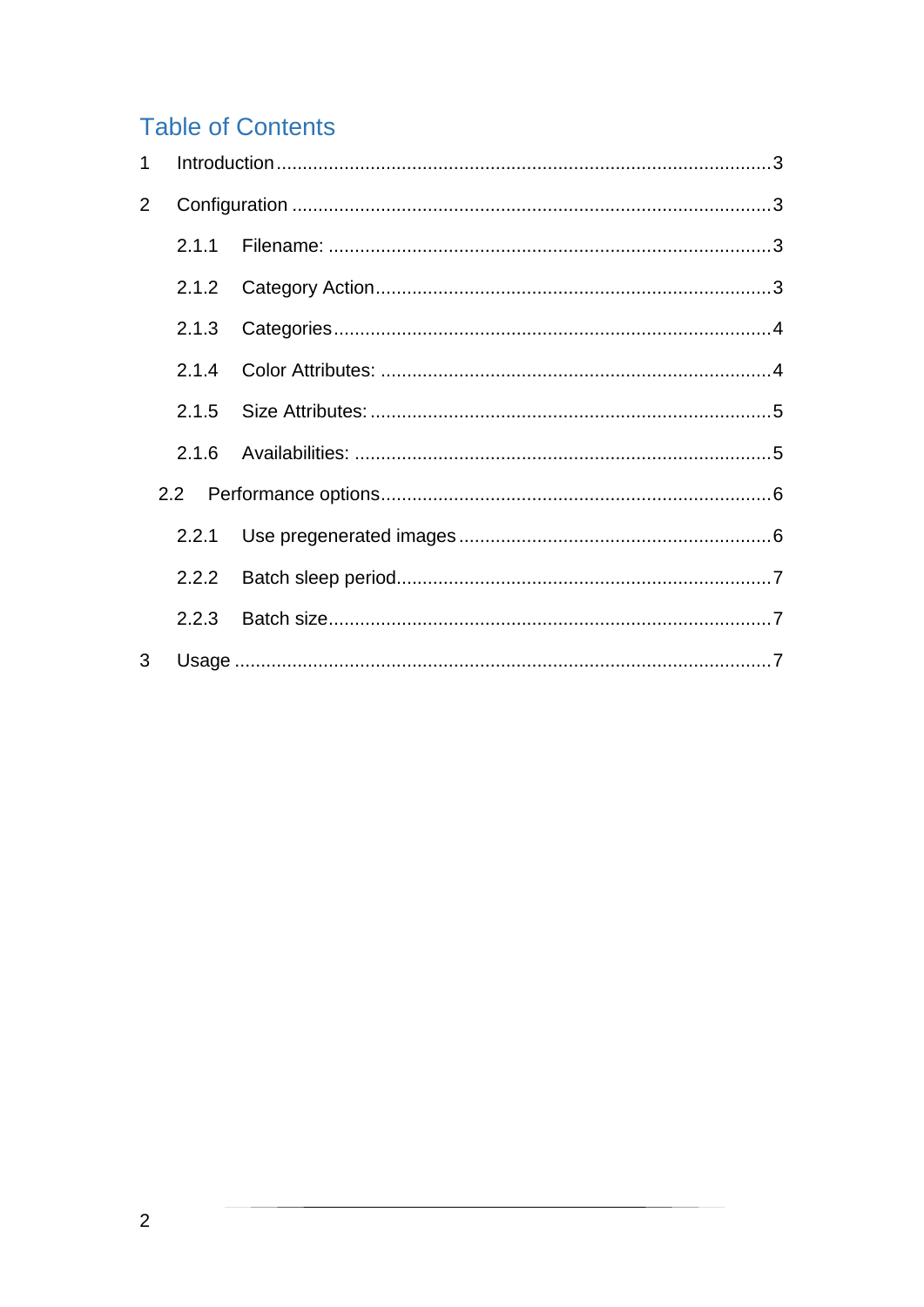# <span id="page-2-0"></span>1 Introduction

IOWEB Skroutz XML Feed is a Magento extension that produces the XML files that are needed by the Skroutz.gr website for inclusion of an e-shop to the Skroutz product search engine. This extension is very configurable and offers many possibilities for the store owner to manage which products they send, helping them in their marketing strategy.

# <span id="page-2-1"></span>2 Configuration

The configuration options can be found at System -> Configuration -> IOWEB TECHNOLOGIES -> Skroutz Feed

#### <span id="page-2-2"></span>2.1.1 Filename:

| Filename | skroutz xml | 2 [STORE VIEW] |
|----------|-------------|----------------|
|          |             |                |

The name of the file that will be created. It will be in the web directory of your website, so access will be: [www.domain.com/filename.xml](http://www.domain.com/filename.xml)

## <span id="page-2-3"></span>2.1.2 Category Action

| Category Action | Include | $\bullet$   $\left  \begin{smallmatrix} 2 \end{smallmatrix} \right $ STORE VIEW |
|-----------------|---------|---------------------------------------------------------------------------------|

By default the module has two modes.

- **Include**: The categories you select will be included in the XML file
- **Exclude**: Out of all products in the store, any product that belongs to the categories you select will be removed from the XML Feed.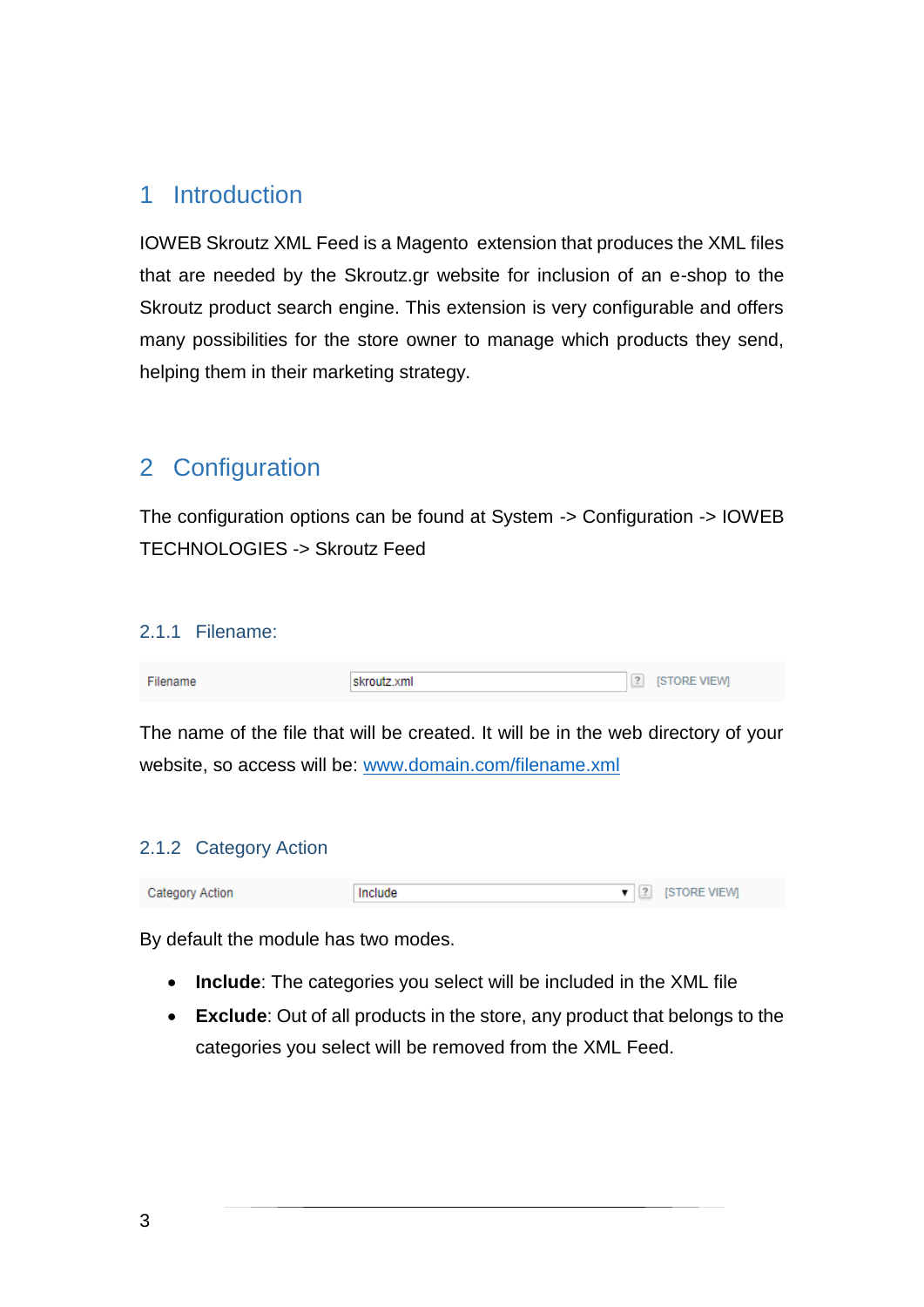# <span id="page-3-0"></span>2.1.3 Categories

| Categories | 2: Default Category                   | 业                        | <b>ISTORE VIEWI</b> |
|------------|---------------------------------------|--------------------------|---------------------|
|            | -------4: Women                       |                          |                     |
|            | ----------10: New Arrivals            |                          |                     |
|            | -----------11: Tops & Blouses         |                          |                     |
|            | -----------12: Pants & Denim          |                          | $\overline{?}$      |
|            | ------------13: Dresses & Skirts      |                          |                     |
|            | $---5$ : Men                          |                          |                     |
|            | ----------- 14: New Arrivals          |                          |                     |
|            | ------------15: Shirts                |                          |                     |
|            | ----------- 16: Tees, Knits and Polos | $\overline{\phantom{a}}$ |                     |

Here you select the categories you want to include or exclude based on your setup in [2.1.2](#page-2-3)

#### <span id="page-3-1"></span>2.1.4 Color Attributes:

| <b>Color Attributes</b> | accessories size (Accessories Size)           | <b>ISTORE VIEWI</b> |
|-------------------------|-----------------------------------------------|---------------------|
|                         |                                               |                     |
|                         | camera_megapixels (Camera Megapixels)         |                     |
|                         | color (Color)                                 |                     |
|                         | gift_wrapping_available (Allow Gift Wrapping) |                     |
|                         | luggage_size (Luggage Size)                   | $\overline{?}$      |
|                         | manufacturer (Manufacturer)                   |                     |
|                         | material (Material)                           |                     |
|                         | necklace_length (Necklace Length)             |                     |
|                         | shoe size (Shoe size)                         |                     |
|                         | size (Size)                                   |                     |

The user can select which attributes will be used for color information in the XML as well as to build the child products from configurable ones. If your configurable products are based on different color option, you need to select them all by pressing CTRL + Left Click to each one respectively.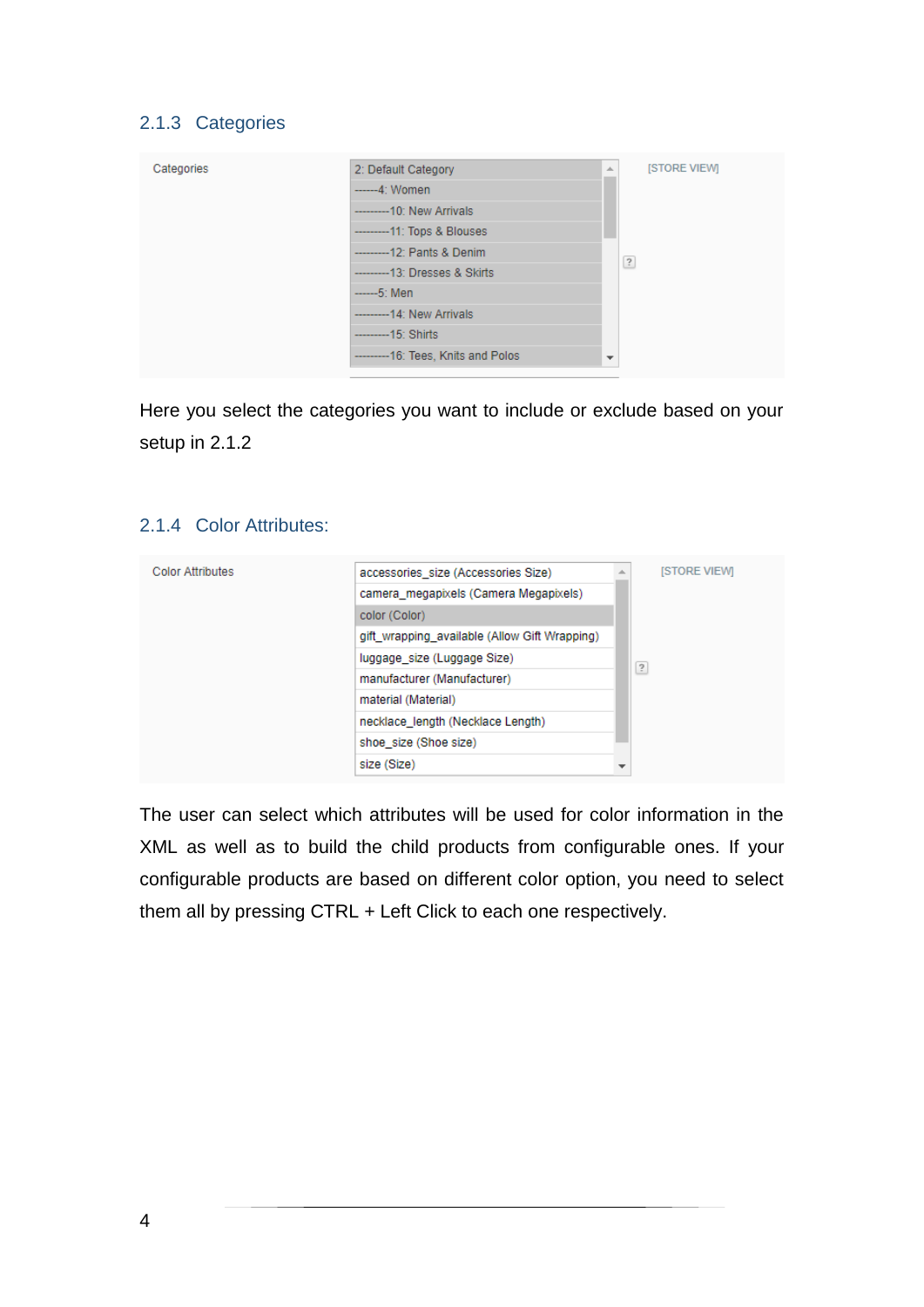# <span id="page-4-0"></span>2.1.5 Size Attributes:

| <b>Size Attributes</b> | accessories_size (Accessories Size)<br>a.     | <b>ISTORE VIEWI</b> |
|------------------------|-----------------------------------------------|---------------------|
|                        | camera_megapixels (Camera Megapixels)         |                     |
|                        | color (Color)                                 |                     |
|                        | gift_wrapping_available (Allow Gift Wrapping) |                     |
|                        | luggage_size (Luggage Size)                   | $\overline{?}$      |
|                        | manufacturer (Manufacturer)                   |                     |
|                        | material (Material)                           |                     |
|                        | necklace length (Necklace Length)             |                     |
|                        | shoe size (Shoe size)                         |                     |
|                        | size (Size)<br>$\overline{\phantom{a}}$       |                     |

The user can select which attributes will be used for size information in the XML as well as to build the child products from configurable ones. If your configurable products are based on different size option, you need to select them all by pressing CTRL + Left Click to each one respectively.

#### <span id="page-4-1"></span>2.1.6 Availabilities:

In its default behavior, the IOWEB Technologies Bestprice & Skroutz Feed generator module will include the "In Stock" value of the product in the XML file.

For better control though, this extension can use an attribute with the attribute code "availability" and catalog input type for store owner: "Dropdown".

| Attribute Code *                 | availability                                          |              |
|----------------------------------|-------------------------------------------------------|--------------|
|                                  | A For internal use. Must be unique with no spaces.    |              |
|                                  | Maximum length of attribute code must be less then 30 |              |
|                                  | symbols                                               |              |
| Scope                            | <b>Store View</b>                                     | $\checkmark$ |
|                                  | ▲ Declare attribute value saving scope                |              |
| Catalog Input Type for Store     | Dropdown                                              | $\sim$       |
| Owner                            |                                                       |              |
| Unique Value                     | No                                                    | $\checkmark$ |
|                                  | A Not shared with other products                      |              |
| Values Required                  | Yes                                                   | $\checkmark$ |
| Input Validation for Store Owner | None                                                  | $\checkmark$ |
|                                  |                                                       |              |
| Apply To *                       | All Product Types                                     | $\checkmark$ |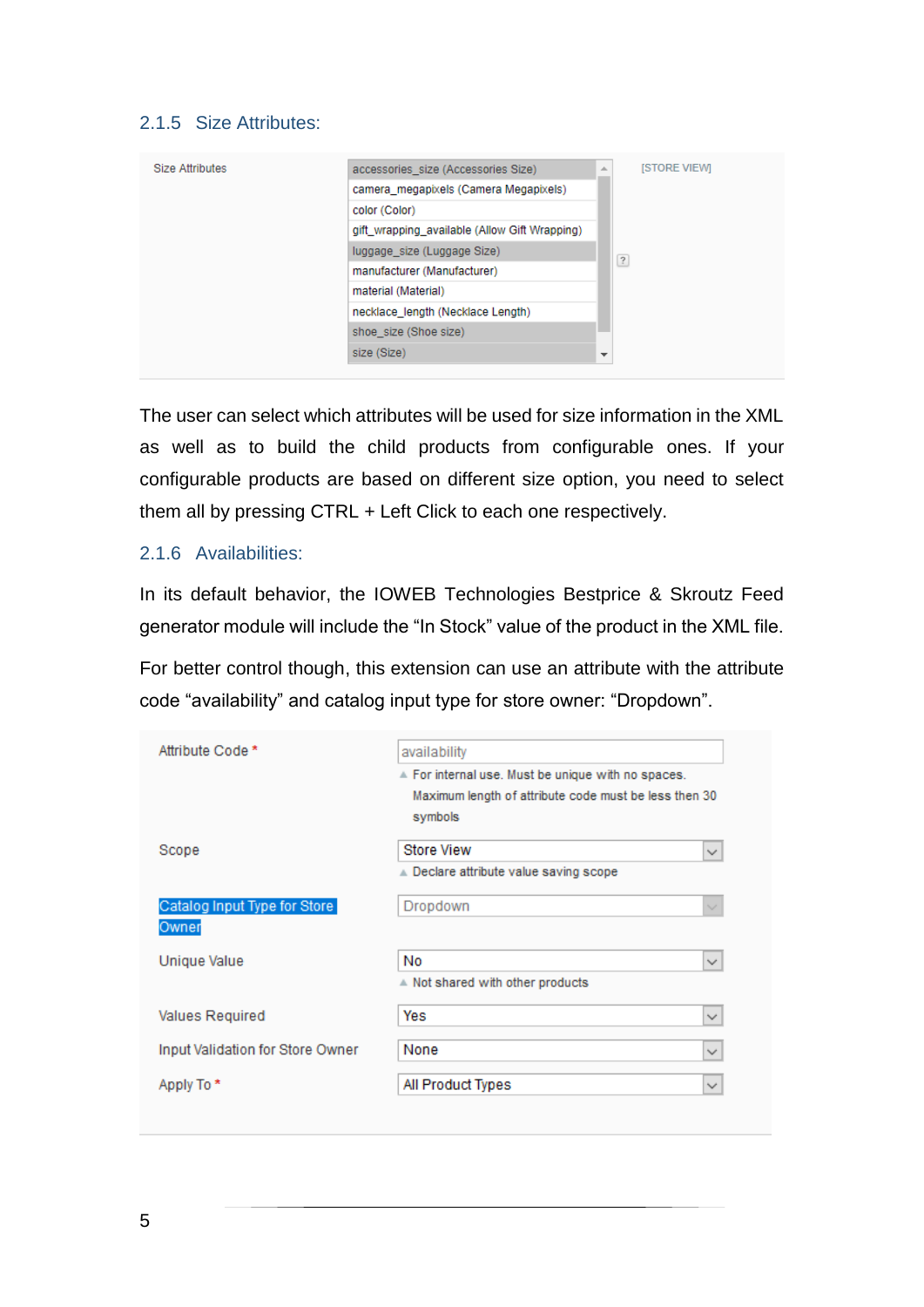Your product's availabilities should be set in the Manage Label/Options tab according to the specifications issued by your provider (Skroutz/Bestprice) and they will be included in the XML.

| Admin                    |                                           |                |          |            |                               |
|--------------------------|-------------------------------------------|----------------|----------|------------|-------------------------------|
| Διαθεσιμότητα            | Διαθεσιμότητα                             | Διαθεσιμότητα  |          |            |                               |
|                          | Manage Options (values of your attribute) |                |          |            |                               |
|                          |                                           |                | Position | Is Default |                               |
| Admin<br>Άμεσα Διαθέσιμο | Άμεση παραλαβή                            | Άμεση παραλαβή | 100      | O          | Add Option<br><b>O</b> Delete |

## <span id="page-5-0"></span>2.2 Performance options

In lower powered servers or VPS' it's possible that the user will experience timeouts and due to poor resource management the site might become less responsive. The performance tab contains options that will help alleviate the problem.

| <b>Performance</b>        |    |                                                        |
|---------------------------|----|--------------------------------------------------------|
| Use pregenerated images   | No | [STORE VIEW]<br>$\left  \cdot \right $<br>$\checkmark$ |
| <b>Batch Sleep Period</b> |    | [STORE VIEW]<br>$\overline{?}$                         |
| Batch size                | 50 | [STORE VIEW]<br>$\overline{?}$                         |

There are three options.

#### <span id="page-5-1"></span>2.2.1 Use pregenerated images

When this is set to "**Yes"** the extension will include the Magento pregenerated cached images in the XML file. However if the images have not been uploaded using the Magento uploader then the images will not be pregenerated and will have to be done during the execution which will cause a spike in memory usage. Setting the option to "**No**" will include a direct link to the catalog images.